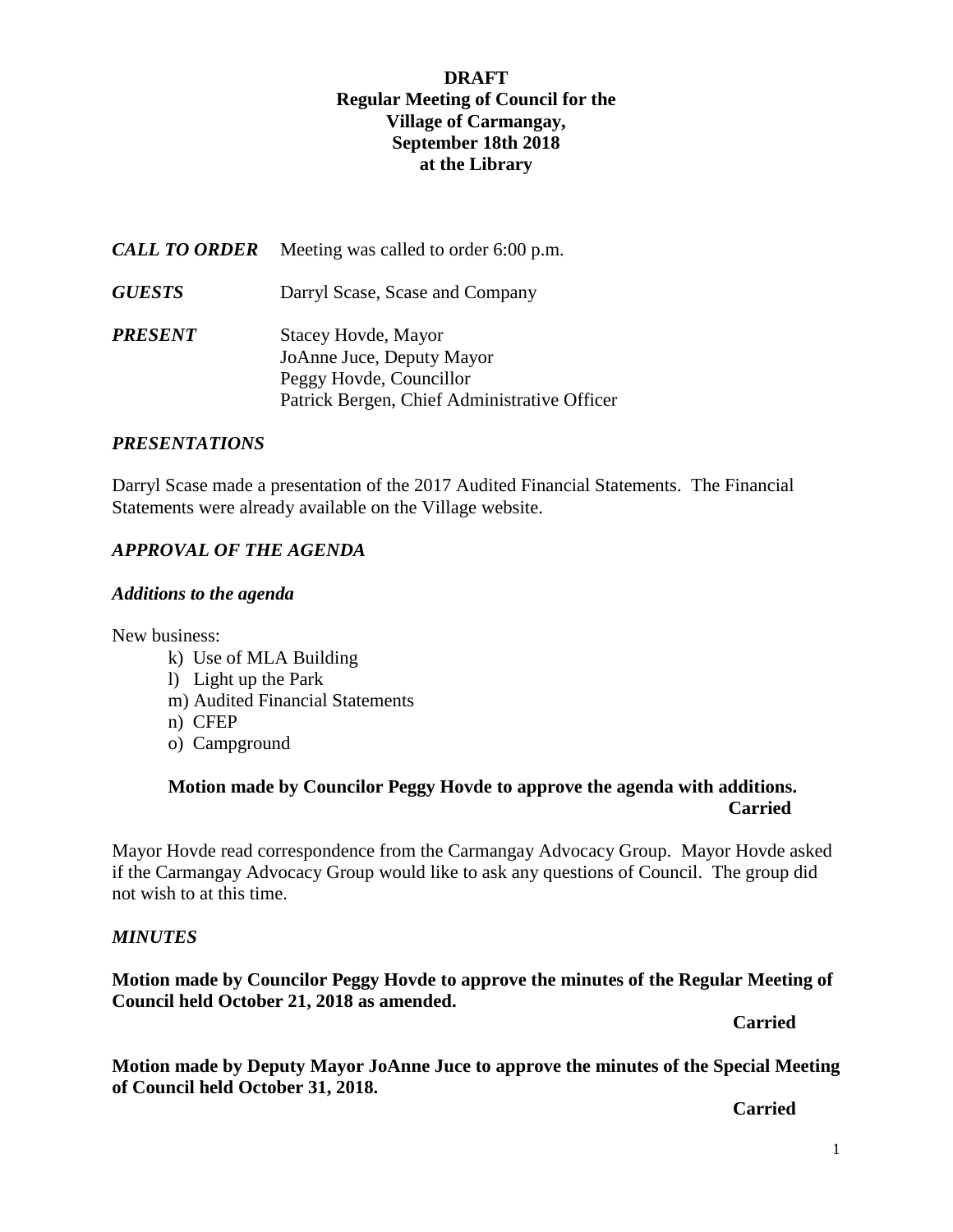# *OLD BUSINESS*

None

# *PUBLIC WORKS REPORT*

Public Works presented their report of activity since the last meeting of Council.

# *ADMINISTRATOR REPORT*

The administrator presented their report of activity since the last meeting of Council.

# *FINANCIAL REPORTS*

Council received a verbal update from the CAO of the financial report. The report is attached.

#### **Motion made by Councilor Peggy Hovde to accept the financial report.**

# *NEW BUSINESS*

a) CAO Bergen advised Council that more time was needed to communicate with the public regarding proposed changes to the Procedural Bylaw and it would be brought back to a future meeting of Council.

b) CAO Bergen asked Council to move the public hearing schedule for this meeting to the next meeting.

# **Motion made by Deputy Mayor Joanne Juce to table the public hearing for Bylaw 784 Community Standards Bylaw to October 16, 2018.**

#### **Carried**

**Carried**

c) Staff has requested a minor revision to Bylaw 767 to Regulate Open Burning to amend section 3 F to add the ability to provide a burn permit to both the Fire Chief and Chief Administrative Officer. The CAO reiterated that this is to bring the Bylaw in line with other municipalities and there is no intention to have anyone other than the Fire Chief sign burn permits.

The CAO provided the following as required by the MGA to Council.

September 18, 2018

This is to provide written consent by the CAO that this revised bylaw has been created in compliance with section 63, article 3 of the Municipal Government Act.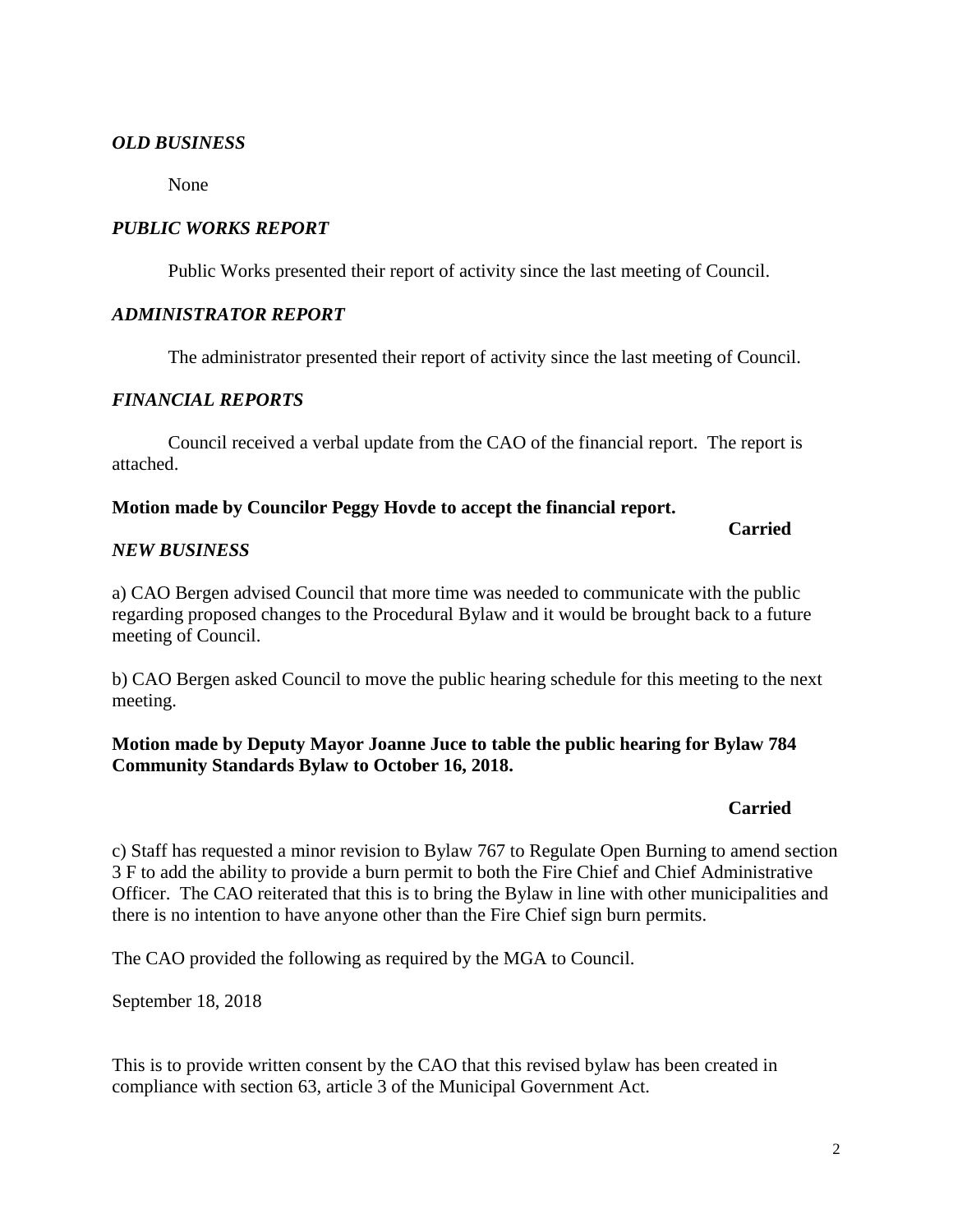3

Patrick Bergen Chief Administrative Officer Village of Carmangay

**Motion made by Councilor Peggy Hovde to pass first reading of Bylaw 767 Revised Bylaw to Regulate Open Burning.**

**Motion made by Deputy Mayor Joanne Juce to pass second reading of Bylaw 767 Revised Bylaw to Regulate Open Burning.**

**Carried**

**Carried**

**Motion made by Mayor Stacey Hovde for permission of third reading of Bylaw 767 Revised Bylaw to Regulate Open Burning.**

**Carried Unanimously**

**Motion made by Councilor Peggy Hovde to pass third reading of Bylaw 767 Revised Bylaw to Regulate Open Burning.**

**Carried**

d) CAO Bergen reviewed the current state of the water system and the need to increase the volume in the system for fire suppression. The next step is to do investigative work to understand what would be the next steps to improve the water system.

**Motion by Deputy Mayor Joanne Juce to provide from the existing MSI Capital Grant a sum to not exceed \$25,000 to complete the research required to build a plan and budget to define and increase the water volume in the Village of Carmangay.**

**Carried**

e) Vulcan County has offered to do road grading at a rate of \$150 per hour with the first grading to be done for a flat 5 hour rate.

# **Motion by Councilor Peggy Hovde to engage Vulcan County to grade the roads twice per year at the rate of \$150 per hour.**

**Carried**

f) CAO Bergen advised Council that pot hole repairs will be completed as the weather allows. The Village of Champion had order material for the repairs and will provide Carmangay some of the material at a cost of less than \$500.

g) CAO Bergen advised Council that the sidewalks had been reviewed for condition. There are sections that can be replaced and others that have issues with nearby trees. The sections that are impacted by trees will be reviewed further to create a plan to deal with them.

**Motion by Deputy Mayor Joanne Juce to direct staff to spend funds from an MSI Capital Grant not to exceed \$12,000 to remediate the sidewalks that do not require tree removal.**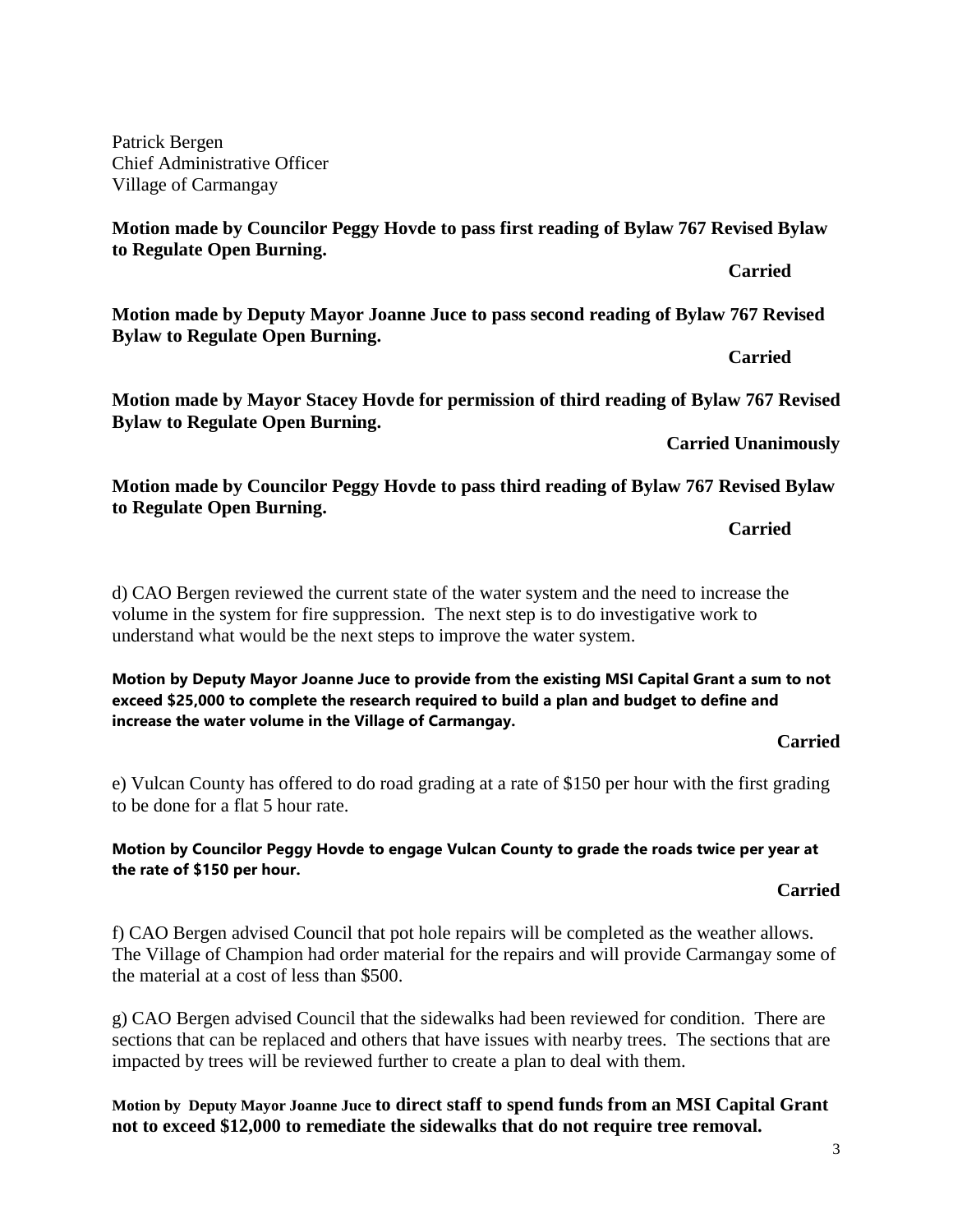# h) **Motion by Councilor Peggy Hovde to appoint CAO Patrick Bergen to the position of Director of Emergency Management.**

# **Carried**

**Carried**

i) There has been a full rewrite of the Emergency Management Plan. The Municipal Emergency Management Bylaw has also been updated.

**Motion by Councilor Peggy Hovde to pass first reading of Bylaw 786 Municipal Emergency Management Bylaw.**

**Carried**

**Motion by Deputy Mayor Joanne Juce to pass second reading of Bylaw 786 Municipal Emergency Management Bylaw.**

**Carried**

**Motion by Mayor Stacey Hovde for permission to move to third reading of Bylaw 786 Municipal Emergency Management Bylaw.**

**Carried Unanimously**

# **Motion by Deputy Mayor Joanne Juce to pass third reading of Bylaw 786 Municipal Emergency Management Bylaw.**

**Carried**

j) CAO Bergen provided an update to the wastewater lift station. Most of the core infrastructure has been replaced

k) Council discussed utilizing the MLA building to store items for the Historical Society.

l) Council reviewed the plans for the upcoming Light up the Park event.

# m) **Motion by Councilor Peggy Hovde to pass the 2017 Audited Financial Statements.**

**Carried**

n) Mayor Stacey Hovde gave an update of the opportunities for partnering via the CFEP grant program.

o) Council discussed the issues with the dump station at the campground and the opportunity to recover Whyte Street and connect a line in that corridor.

**Motion by Deputy Mayor Joanne Juce to direct staff to investigate the campground accessing Whyte Street to develop a dump station at the back of the campground. Carried**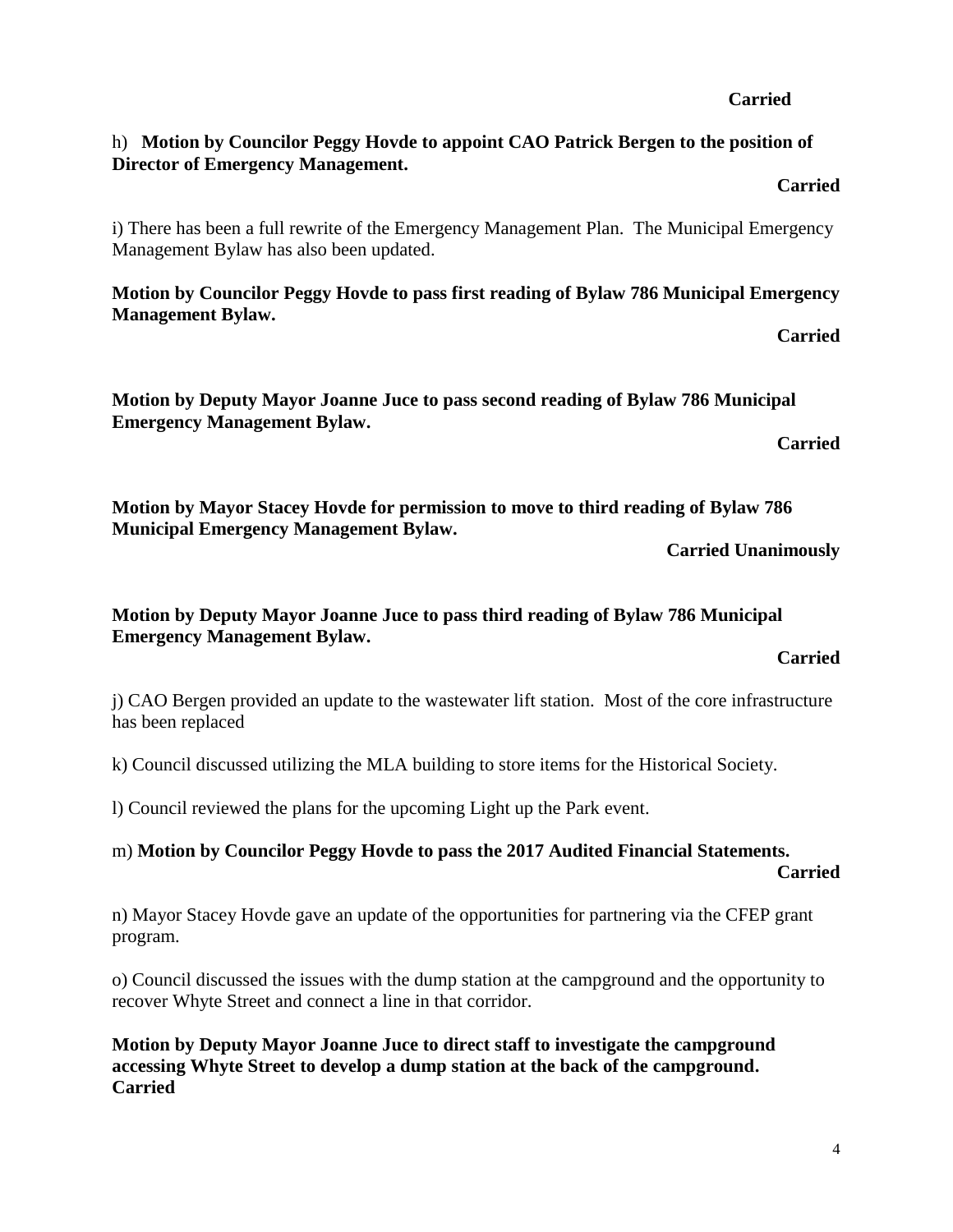# **REPORTS**

# **a) ORRSC**

Councilor Peggy Hovde attended an ORRSC meeting that included a GIS presentation – the software can provide a platform for; the tax roll, infrastructure, cemetery records, Land Use / Assessment info and flood plane information.

# **b) MARQUIS**

Deputy Mayor Joanne Juce provided an update of the progress by a consultant hired by the Marquis foundation to review the feasibility of a facility moving forward and the potential financial impact to the Village.

# **c) VULCAN DISTRICT SOLID WASTE**

There was no meeting.

# d) **CARMANGAY AND DISTRICT LIBRARY BOARD**

Deputy Mayor Joanne Juce provided an update of the library activities.

# **e) SUBDIVISION APPEAL BOARD**

No report

# **f) FCSS**

There was no meeting.

# **g) HALL BOARD**

The Hall Board met on September 17, 2018 to discuss the use of the school building, the potential curling rink extension as well as the use of the vacant building.

# **h) SOUTHGROW**

Councilor Peggy Hovde attended a Southgrow meeting where they reviewed;

- the broadband network,
- global solar and wind business,
- updating community profiles,
- $\bullet$  that there are 24 member municipalities and are waiting for 3 to join,
- regional collaboration,
- the availability of grant writers at an affordable amount,
- a presentation by Linda Erickson of Alberta Economic Development,
- a presentation by Dennis McKnight, CEO of Plant Protein Alliance who reviewed plant protein industries in Canada and the opportunities here locally.

# **i) TWIN VALLEY REGIONAL WATER COMMISSION**

There was no meeting.

# **j) MAYORS AND REEVES OF SOUTHWEST ALBERTA**

Mayor Stacey Hovde attended the meeting where they reviewed; nurse practitioners as well as a presentation by Southgrow.

# **k) HISTORICAL SOCIETY**

Deputy Mayor Joanne Juce will be attending a meeting this coming week.